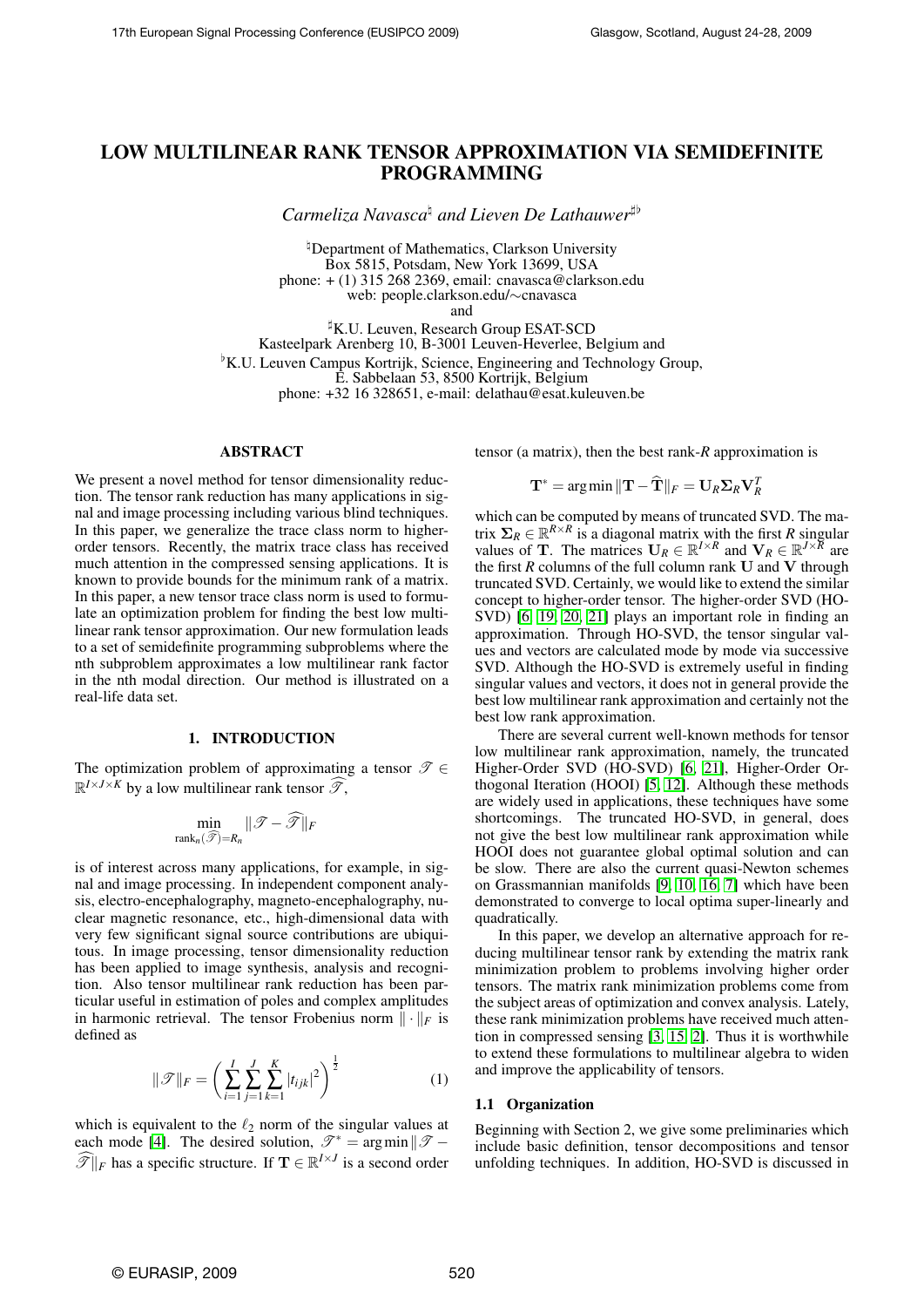details. In Section 3, we describe the trace class norm and semidefinite programming for tensors. In the next section, we discuss our technique for computing the low multilinear rank factors through semidefinite programming. We also illustrate the attributes of the new method through some numerical results. Finally, we conclude in Section 5 by including some remarks on our future work.

# 2. PRELIMINARIES

We denote the scalars in  $\mathbb R$  with lower-case letters  $(a, b, \ldots)$ and the vectors with bold lower-case letters  $(a, b, \ldots)$ . The matrices are written as bold upper-case letters  $(A, B, \ldots)$  and the symbol for tensors are calligraphic letters  $(\mathscr{A}, \mathscr{B}, \ldots)$ . The subscripts represent the following scalars:  $(\mathscr{A})_{ijk} = a_{ijk}$ ,  $(A)_{ij} = a_{ij}, (a)_i = a_i$ . The superscripts indicate the length of the vector or the size of the matrices. For example, b *K* is a vector with length *K* and  $B^{N \times K}$  is a  $N \times K$  matrix. In addition, the lower-case superscripts on a matrix indicate the mode in which it has been matricized. For example, R*<sup>n</sup>* is the mode-*n* matricization of the tensor  $\mathcal{R} \in \mathbb{R}^{I \times J \times K}$  for  $n =$ 1,2,3.

Definition 2.1 *The Kronecker product of matrices* A *and* B *is defined as*

$$
\mathbf{A} \otimes \mathbf{B} = \left[ \begin{array}{ccc} a_{11} \mathbf{B} & a_{12} \mathbf{B} & \dots \\ a_{21} \mathbf{B} & a_{22} \mathbf{B} & \dots \\ \vdots & \vdots & \ddots \end{array} \right].
$$

Definition 2.2 (Mode-*n* vector) *Given a tensor*  $\mathscr{T} \in \mathbb{R}^{I \times J \times K}$ , there are three types of mode vectors, *namely, mode-*1*, mode-*2*, and mode-*3*. There are J* · *K mode-*1 *vectors that are of length I which are obtained by fixing the indices* (*j*,*k*) *while varying i. Similarly, the mode-*2 *vector (mode-*3 *vector) is of length J (K) obtained from the tensor by varying*  $i(k)$  *with fixed*  $(k, i)$  $(i, j)$ *.* 

Definition 2.3 (Mode-*n* rank) *The mode-n rank of a tensor* T *is the dimension of the subspace spanned by the mode-n vectors.*

The order of a tensor refers to the cardinality of the index set. A matrix is a second-order tensor and a vector is a first-order tensor.

**Definition 2.4 (rank-(L,M,N))** *A third-order tensor*  $\mathscr{T} \in$ R *<sup>I</sup>*×*J*×*<sup>K</sup> is rank-*(*L*,*M*,*N*) *if the mode-*1 *rank is L, the mode-*2 *rank is M and the mode-*3 *rank is N. It is often denoted as*  $rank_1(\mathcal{T}) = L$ ,  $rank_2(\mathcal{T}) = M$  and  $rank_3(\mathcal{T}) = N$ .

In the case when a third-order tensor has rank- $(1,1,1)$ , it is simply called a *rank-1* tensor.

Definition 2.5 (Tucker mode-*n* product) *Given a tensor*  $\mathscr{T} \in \mathbb{R}^{I \times J \times K}$  and the matrices  $\mathbf{A} \in \mathbb{R}^{ \hat{I} \times I}$ ,  $\mathbf{B} \in \mathbb{R}^{ \hat{J} \times J}$  and  $\mathbf{C} \in \mathbb{R}^{\hat{K} \times K}$ , then the Tucker mode-n products are as follows:

$$
(\mathcal{F} \bullet_1 \mathbf{A})_{\hat{i},j,k} = \sum_{i=1}^I t_{ijk} a_{\hat{i}i}, \forall \hat{i}, j, k \text{ (mode-1 product)}
$$
  

$$
(\mathcal{F} \bullet_2 \mathbf{B})_{\hat{j},i,k} = \sum_{j=1}^J t_{ijk} b_{\hat{j}j}, \forall \hat{j}, i, k \text{ (mode-2 product)}
$$
  

$$
(\mathcal{F} \bullet_3 \mathbf{C})_{\hat{k},i,j} = \sum_{k=1}^K t_{ijk} c_{\hat{k}k}, \forall \hat{k}, i, j \text{ (mode-3 product)}
$$

Definition 2.6 (Matrix Slice and Subtensor) *A third-order tensor*  $\mathscr{S} \in \mathbb{R}^{I \times J \times K}$  has three types of matrix slices obtained *by fixing the index of one of the modes. The matrix slices*  $\hat{f} \mathscr{S} \in \mathbb{R}^{I \times J \times K}$  *are the following:*  $S^1_{i=\alpha} \in \mathbb{R}^{J \times K}$  *with fixed*  $i = \alpha$ ,  $S_{j=\alpha}^2 \in \mathbb{R}^{I \times K}$  *with fixed*  $j = \alpha$  *and*  $S_{k=\alpha}^3 \in \mathbb{R}^{I \times J}$  *with*  $\int \int f(x) \, dx \, dx \leq \alpha$ . For an Nth-order tensor  $\mathscr{S} \in \mathbb{R}^{I_1 \times I_2 \times I_3 \times \ldots \times I_N}$ , *the subtensors are the*  $(N-1)$ *th-order tensors denoted by*  $\mathscr{S}_{i_n=\alpha}^n \in \mathbb{R}^{I_1 \times I_2 \times I_3 \times \ldots \times I_{n-1} \times I_{n+1} \times \ldots \times I_N}$  which are obtained by *fixing the index of the nth mode.*

# 2.1 Higher-Order SVD

The higher-order SVD is also referred to multilinear SVD. In the following theorem, we discuss the HO-SVD for third order tensors for the sake of simplicity and clarity. Of course the HO-SVD applies for *N*th-order tensors.

Theorem 2.1 (Multilinear SVD [\[6\]](#page-4-1)) *A third order tensor*  $\mathscr{T} \in \mathbb{R}^{I \times J \times K}$  can be represented as a product

$$
\mathscr{T}=\mathscr{S}\bullet_1\mathbf{A}\bullet_2\mathbf{B}\bullet_3\mathbf{C}
$$

*where*

- *1.*  $\mathbf{A} \in \mathbb{R}^{I \times I}$  is an orthogonal matrix and  $\mathbf{A} = [\mathbf{a_1} \dots \mathbf{a_I}]$
- 2.  $B \in \mathbb{R}^{J \times J}$  is an orthogonal matrix and  $B = [\mathbf{b_1} \dots \mathbf{b_J}]$
- *3.*  $\mathbf{C} \in \mathbb{R}^{K \times K}$  is an orthogonal matrix and  $\mathbf{C} = [\mathbf{c_1} \dots \mathbf{c_K}]$
- *4.*  $\mathscr{S} \in \mathbb{R}^{I \times J \times K}$  *is a third order tensor with subtensors (matrices*)  $S_{i=\alpha}^1 \in \mathbb{R}^{J \times K}$ ,  $S_{j=\alpha}^2 \in \mathbb{R}^{I \times K}$  and  $S_{k=\alpha}^3 \in \mathbb{R}^{I \times J}$  with *the following properties:*
	- *all-orthogonality:*  $\langle S_{i=\alpha}^1, S_{i=\beta}^1\rangle = {(\sigma_{\alpha}^{(1)})}^2 \delta_{\alpha,\beta}, \ \ \alpha,\beta=1,\ldots,I,$  $\langle S_{j=\alpha}^2,S_{j=\beta}^2\rangle = {(\sigma_\alpha^{(2)})}^2\delta_{\alpha,\beta},~~\alpha,\beta=1,\ldots,J,$  $\langle S_{k=\alpha}^3, S_{k=\beta}^3\rangle = {(\sigma_\alpha^{(3)})}^2 \delta_{\alpha,\beta}, \ \ \alpha,\beta=1,\ldots,K$ • *ordering:*  $\|\mathbf{S}_{i=1}^1\|_F \geq \|\mathbf{S}_{i=2}^1\|_F \geq \cdots \geq \|\mathbf{S}_{i=I}^1\|_F \geq 0$ ,  $\|\mathbf{S}_{j=1}^2\|_F \geq \|\mathbf{S}_{j=2}^2\|_F \geq \cdots \geq \|\mathbf{S}_{j=J}^2\|_F \geq 0$  $\|\mathbf{S}_{k=1}^3\|_F \geq \|\mathbf{S}_{k=2}^3\|_F \geq \cdots \geq \|\mathbf{S}_{k=K}^3\|_F \geq 0$

where 
$$
||S_{i=\alpha}^{n}||_F = \sigma_{\alpha}^{(n)}
$$
 for  $\alpha = 1,..., I_n$   $(I_1 = I, I_2 = J, I_3 = K)$ .

The usual inner product of matrices,  $\mathbf{A}, \mathbf{B} \in \mathbb{R}^{I \times J}$  is denoted by  $\langle \mathbf{A}, \mathbf{B} \rangle = \sum_{i} b_{ij} a_{ij}$ . For a third order tensor, there are three sets of singular values:  $\sigma_{\alpha}^{(1)}$ 's are mode-1 singular values,  $\sigma_{\alpha}^{(2)}$ 's are the mode-2 singular values and  $\sigma_{\alpha}^{(3)}$ 's are the mode-3 singular values. The corresponding mode-1, mode-2 and mode-3 singular vectors are  $a_{\alpha}$ ,  $b_{\alpha}$  and  $c_{\alpha}$ , respectively. The all-orthogonality property implies the simultaneous mutual orthogonality between different *horizontal* slices, *vertical* slices and *frontal* slices with respect to the scalar product of matrices.

For an *N*th-order  $\mathscr{T} \in \mathscr{R}^{I_1 \times I_2 \times I_3 \times I_4 \times \ldots \times I_N}$  tensor, the HOSVD is

<span id="page-1-0"></span>
$$
\mathscr{T} = \mathscr{S} \bullet_1 \mathbf{U}^1 \bullet_2 \mathbf{U}^2 \bullet_3 \mathbf{U}^3 \bullet_4 \mathbf{U}^4 \bullet_5 \dots \bullet_N \mathbf{U}^N \tag{2}
$$

where  $\mathbf{U}^{\mathbf{n}} \in \mathbb{R}^{I_n \times I_n}$  are orthogonal matrices and  $\mathscr{S} \in$  $\mathbb{R}^{I_1 \times I_2 \times I_3 \times I_4 \times ... \times I_N}$  is a core tensor with subtensors  $\mathcal{S}_n^n \in \mathbb{R}^{I_1 \times I_2 \times ... I_{n-1} \times I_{n+1} \times ... \times I_N}$  fixed at the *i<sub>n</sub>*th index. The mode-*n*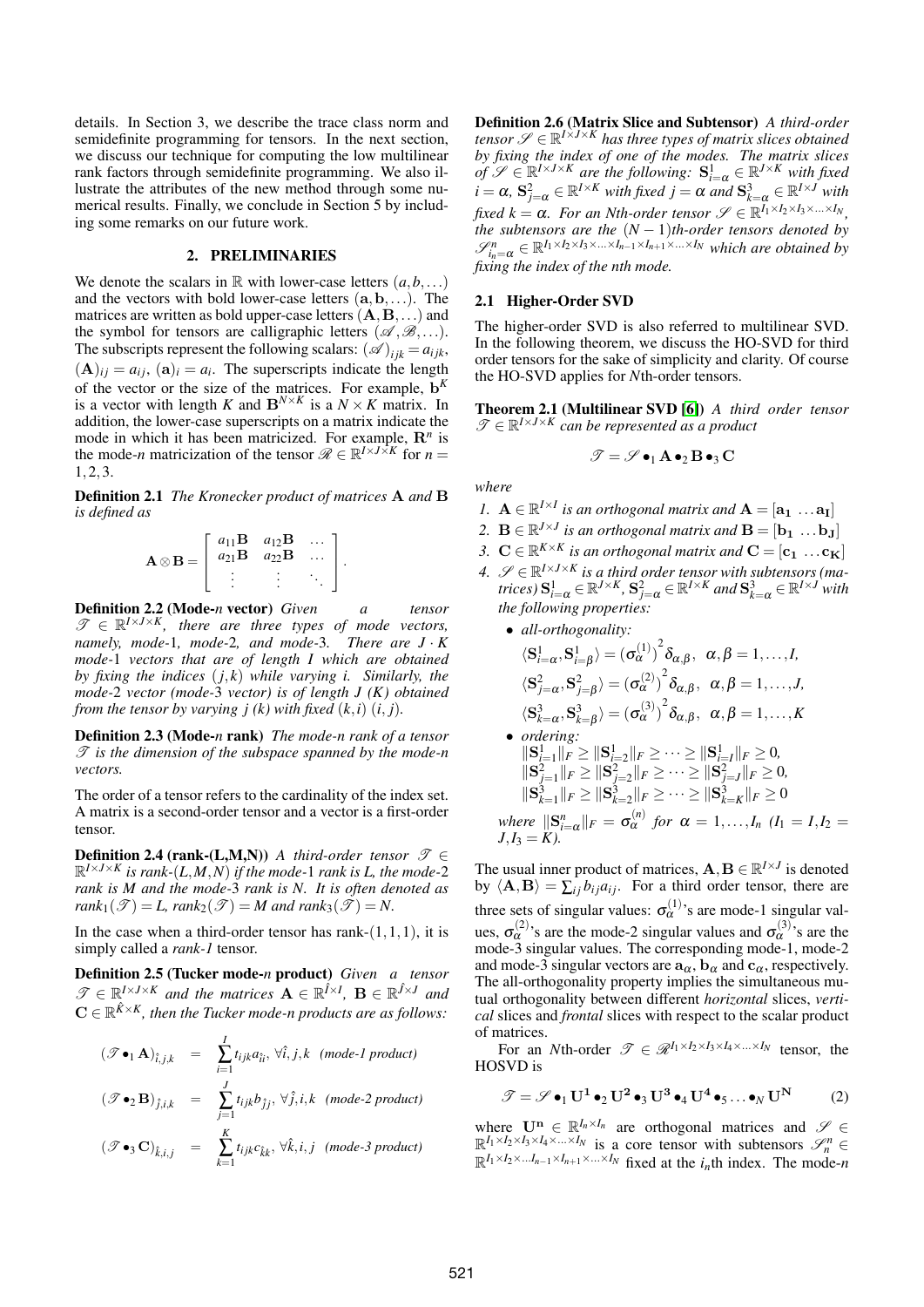singular values are  $\|\mathcal{S}_{n=1}^n\|_F$ ,  $\|\mathcal{S}_{n=2}^n\|_F$ , ...,  $\|\mathcal{S}_{n=I_n}^n\|_F$  corresponding to the mode-*n* singular vectors  $u_1^n, u_2^n, \ldots, u_{I_n}^n$  of the orthogonal matrix  $U^n$ . We denote the mode-*n* singular value as  $\sigma_{\alpha}^{(n)} = ||\mathcal{S}_{n=\alpha}^{n}||_F$ .

The following matrix representations of the HO-SVD is obtained by unfolding the third-order  $\mathscr T$  and  $\mathscr S$  tensors in [\(2\)](#page-1-0):

$$
\mathbf{T}^1=\mathbf{AS}^1(\mathbf{B}\otimes\mathbf{C})^T,\mathbf{T}^2=\mathbf{BS}^2(\mathbf{C}\otimes\mathbf{A})^T,\mathbf{T}^3=\mathbf{CS}^3(\mathbf{A}\otimes\mathbf{B})^T
$$

We denote  $T^1 = T^{I \times JK}$ ,  $T^2 = T^{J \times Kl}$ ,  $T^3 = T^{K \times IJ}$  and similarly for  $S<sup>n</sup>$ . In general,  $T<sup>n</sup>$  and  $S<sup>n</sup>$  are mode-n matrix representation of  $\mathscr T$  and  $\mathscr S$ .

#### 3. TRACE CLASS MINIMIZATION

We start with the trace class norm of the matrix (also referred to as the *Schatten-1 norm* [\[17\]](#page-4-14) or more recently, *nuclear norm* [\[15\]](#page-4-12), [\[2\]](#page-4-13)). The matrix  $\mathbf{T} \in \mathbb{R}^{I \times J}$  is a second order tensor which has an SVD of  $T = A\Sigma B$  where  $\Sigma =$  $diag{\sigma_1, \sigma_2, ..., \sigma_p}$  where  $p = min{I, J}$ . The trace class norm of  $T$  is the sum of its singular values; i.e.

<span id="page-2-3"></span>
$$
\|\mathbf{T}\|_{tr} = \sigma_1 + \sigma_2 + \ldots + \sigma_p. \tag{3}
$$

In the paper [\[14\]](#page-4-15), we generalize the trace class norm to higher-order tensors as follows

<span id="page-2-0"></span>
$$
\|\mathcal{T}\|_{tr_{(n)}} = \|\mathbf{T}^n\|_{tr} = \sum_{\alpha=1}^{I_n} \sigma_\alpha^{(n)}
$$
(4)

where  $\mathbf{T}^n$  is a matrix slice of  $\mathcal{T}$  fixed at the *n*th mode. We refer to the norm  $\|\cdot\|_{tr_{(n)}}$  as the mode-*n* tensor trace class norm. There are N trace class norms for an *N*th order tensor which is consistent with the fact that there are also N mode-n ranks and N sets of mode-n singular values.

The *n*th mode tensor trace class norm [\(4\)](#page-2-0) is the sum of the mode-*n* singular values. Recall that the mode-*n* singular values are  $\sigma_{\alpha}^{(n)} = \sqrt{\langle \mathcal{S}_{n=\alpha}^n, \mathcal{S}_{n=\alpha}^n \rangle} = ||\mathcal{S}_{n=\alpha}^n||_F$  where the tensor  $\mathscr{S}_{n=\alpha}^n \in \mathbb{R}^{I_1 \times \ldots \times I_{n-1} \times I_{n+1} \times \ldots \times I_N}$  is the subtensor fixed at *n*th mode of the core tensor  $\mathscr{S} \in \mathbb{R}^{I_1 \times ... \times I_n \times ... \times I_N}$ . The norm [\(4\)](#page-2-0) is consistent with the matrix trace class norm for  $\mathbf{T} \in \mathbb{R}^{N \times K}$  because the singular values of the two mode ranks are equivalent; i.e.

$$
\|\mathbf{T}\|_{tr_{(1)}} = \sum_{i=1}^{I} \sqrt{\langle \Sigma_{i=1}^{1}, \Sigma_{i=1}^{1} \rangle} \text{ and } \|\mathbf{T}\|_{tr_{(2)}} = \sum_{j=1}^{J} \sqrt{\langle \Sigma_{j=1}^{2}, \Sigma_{j=2}^{2} \rangle}
$$

where  $\Sigma_{i=\alpha}^{1}$  ( $\Sigma_{j=\alpha}^{2}$ ) is the  $\alpha$ th row (column) vector of the diagonal core matrix  $\Sigma$ . Due to the pseudodiagonality in the matrix SVD, the two sums are equivalent. For the higher order tensors, the sums of the singular values at each mode are not necessarily equivalent. The core tensor satisfies the all-orthogonality property which does not imply a tensor with only nonzero entries on its super-diagonal.

#### 3.1 Semidefinite Programming for Tensors

The dual norm of the trace class norm [\(4\)](#page-2-0) has been proven to be

$$
\|\mathcal{T}\|_{tr_{(n)}^*} = \max_{\alpha} \left\{ \sigma_{\alpha}^{(n)} \right\} = \sigma_1^{(n)}
$$

in [\[14\]](#page-4-15) where  $\sigma_1^{(n)} = ||\mathcal{S}_{i_n=1}^n||_F$  is the maximum singular value in the set of the mode-*n* singular values. If we take the variational definition [\[11\]](#page-4-16) of [\(4\)](#page-2-0)

<span id="page-2-1"></span>
$$
\|\mathscr{T}\|_{tr_{(n)}} = \max \langle \mathscr{T}, \mathscr{R} \rangle, \quad \text{subject to } \|\mathscr{R}\|_{tr_{(n)}^*} \le 1 \quad (5)
$$

for all  $n = 1, \ldots, N$  for a given tensor  $\mathscr{T}$ , then the *n*th mode tensor trace class norm provides an inherent optimization problem.

With the tensor unfolding techniques, the constraint in [\(5\)](#page-2-1) becomes

$$
\|\mathscr{R}\|_{tr^*_{(n)}} \le 1 \quad \Longrightarrow \quad \|\mathbf{R}^n\|_{tr^*} \le 1
$$

where  $\mathbf{R}^n$  is the mode-*n* matricization of  $\mathcal{R}$  and  $\|\mathbf{R}^n\|_{tr^*}$  denotes the largest singular value of  $\mathbb{R}^n$ . Then from [\[1,](#page-4-17) [14\]](#page-4-15),

<span id="page-2-5"></span>
$$
\|\mathbf{R}^n\|_{tr*} \le 1 \quad \Longrightarrow \quad \left[\begin{array}{cc} \mathbf{I}^{I_n \times I_n} & \mathbf{R}^n \\ (\mathbf{R}^n)^T & \mathbf{I}^{I_m \times I_m} \end{array}\right] \succeq 0 \qquad (6)
$$

and  $\mathbf{I}^{I_k \times I_k}$  is the identity matrix of dimension  $I_k \times I_k$ . The symbol  $\succeq 0$  denotes a positive semidefinite matrix. Let

<span id="page-2-6"></span><span id="page-2-2"></span>
$$
\mathbf{M}^{n} = \left[ \begin{array}{cc} \mathbf{I}^{I_{n} \times I_{n}} & \mathbf{R}^{n} \\ (\mathbf{R}^{\mathbf{n}})^{T} & \mathbf{I}^{I_{m} \times I_{m}} \end{array} \right], \tag{7}
$$

then we can formulate a set of *N* semidefinite programming problems (SDP),

$$
\|\mathbf{T}^n\|_{tr_{(n)}} = \max \langle \mathbf{T}^n, \mathbf{R}^n \rangle, \text{ subject to } \mathbf{M}^n \succeq 0 \quad (8)
$$

for each mode *n* of an *N*th-order tensor. Given the matrix representation of  $\mathscr{T}$  by  $\mathbf{T}^n$ , we find an optimal matrix  $\mathbf{R}^n$  which obtains the sum of the singular values of  $\mathbf{T}^n$  constrained to the positive semidefinite  $\overline{M}^n$ . The SDP [\(8\)](#page-2-2) is consistent with the matrix trace class norm defined in [\(3\)](#page-2-3). It was in [\[22\]](#page-4-18) that the matrix trace class norm was heuristically formulated as a SDP.

From [\[15,](#page-4-12) [2\]](#page-4-13), it has been shown through convex analysis that the trace class norm of a matrix gives the optimal lower bound of the rank. In the algorithm described in the next section, we use the trace class norm to find low multilinear rank factors through *N* subproblems of matrix rank minimization.

## <span id="page-2-4"></span>4. ALGORITHM

The SDP framework [\(8\)](#page-2-2) is used to find the low multilinear rank factors. For a given third order tensor  $\mathscr{T} \in \mathbb{R}^{I \times J \times K}$ , we initially implement three sub-SDP problems iteratively to find initial factors  $\mathbf{A}^0$ ,  $\mathbf{B}^0$  and  $\mathbf{C}^0$ :

$$
\min_{rank_i(\hat{\mathbf{T}})=L} \|\mathbf{T}^i - \hat{\mathbf{T}}^i\|_{tr}, \text{ for } i = 1, 2, 3, \text{ respectively,} \qquad (9)
$$

where  $\mathbf{T}^n$  is a matricization of  $\mathscr{T}$  and  $\hat{\mathbf{T}}^n$ 's are the matri-<br>circline of the the unknown  $\widehat{\mathscr{T}}$ . The matrices  $\mathbf{A}^0$ ,  $\mathbf{D}^0$  and cization of the the unknown  $\widehat{\mathscr{F}}$ . The matrices  $\mathbf{A}^0$ ,  $\mathbf{B}^0$  and  $\mathbf{G}^0$  $C<sup>0</sup>$ ) are the approximated dominant left singular vectors of  $T^1$ ,  $T^2$  and  $T^3$ . For example, the first *I* − *R*<sub>1</sub> columns of the factor  $A^0$  is truncated. Then the truncated matrix is used to initialize the following algorithm below. Note that the factors are approximated by the solving [\(9\)](#page-2-4) through an optimization solver in [\[8\]](#page-4-19). Now the column space of the iterate  $A^{it}$  ( $B^{it}$ and  $\mathbf{C}^{it}$ ) is the dominant subspace of the column space of  $R_1$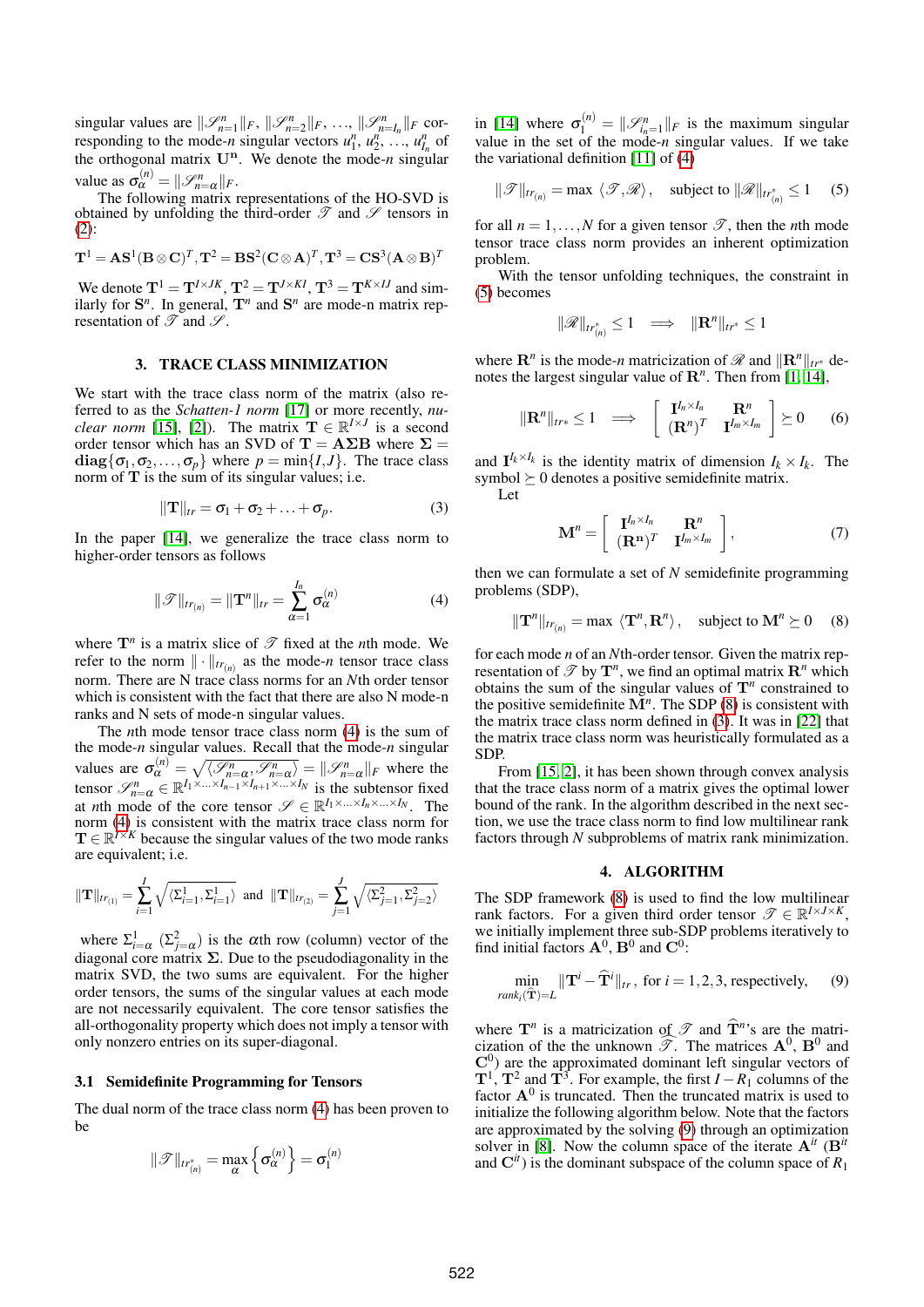$(R_2 \text{ and } R_3)$ . Then, to continue to approximate  $\mathbf{A}^{\textit{it}}$ ,  $\mathbf{B}^{\textit{it}}$  and C*it*, the following equations are updated and the SDPs are solved iteratively and alternatingly:

$$
\begin{cases} (\widehat{\mathbf{S}}^1)^{it+1} = \mathbf{T}^1(\mathbf{B}^{it}\otimes\mathbf{C}^{it}) \\ \max\ \langle (\widehat{\mathbf{S}}^1)^{it+1},\mathbf{R}^1\rangle \\ \text{subject to } \mathbf{M}^1\succeq 0 \\ \begin{cases} (\widehat{\mathbf{S}}^2)^{it+1} = \mathbf{T}^2(\mathbf{C}^{it}\otimes\mathbf{A}^{it+1}) \\ \max\ \langle (\widehat{\mathbf{S}}^2)^{it+1},\mathbf{R}^2\rangle \\ \text{subject to } \mathbf{M}^2\succeq 0 \\ \begin{cases} (\widehat{\mathbf{S}}^3)^{it+1} = \mathbf{T}^3(\mathbf{A}^{it+1}\otimes\mathbf{B}^{it+1}) \\ \max\ \langle (\widehat{\mathbf{S}}^3)^{it+1},\mathbf{R}^3\rangle \\ \text{subject to } \mathbf{M}^3\succeq 0 \end{cases} \end{cases}
$$

where  $T^1$ ,  $T^2$  and  $T^3$  are matrix representations of the given tensor  $\mathscr T$  and the matrices  $\mathbb{R}^n$  and  $\mathbb{M}^n$  are of the form [\(6\)](#page-2-5) and [\(7\)](#page-2-6). At each iteration above, we obtain the low multilinear rank factors:  $\mathbf{A}^{it+1} \in \mathbb{R}^{I \times L}, \mathbf{B}^{it+1} \in \mathbb{R}^{J \times M}, \mathbf{C}^{it+1} \in \mathbb{R}^{K \times N}$ from each SDP problems. We assume A, B, and C are column-wise orthonormal.

### 4.1 Numerical Experiments

In these experiments, the original tensor data is approximated by a low multilinear rank tensor using both the HOOI and SDP algorithms. We have used the Matlab codes available at [\[8\]](#page-4-19) and [\[18\]](#page-4-20) for the SDP algorithm implementation.



Figure 1: Compression Ratios of SDP (left,middle) and HOOI algorithm (right): mode-1(solid), mode-2 (dash), mode-3 (dash-dot)

A low multilinear rank core tensor of dimension  $2 \times 2 \times 2$ (R=L=M=N=2) is computed from an original tensor data of dimension  $5 \times 10 \times 14$  in the first experiment. The biomedical system dataset [\[13\]](#page-4-21) is based on the tongue displacement shapes occurring in the pronunciation of English vowels by different English-speaking individuals which has a dominant rank-(2,2,2). The dataset is a real-valued  $(5 \times 10 \times 14)$ array obtained from high-quality audio recordings and cinefluorograms. In Figures 1, the initial factors are randomly generated. We plot the compression ratios using the HOOI and SDP algorithms versus the number of iterations where T is the original data and  $\hat{T}$  is the approximated one. For the left and middle graphs, the convergence is achieved after three iterations using the SDP algorithm while the right graph took 4-7 iterations when the initial factors are generated randomly via the HOOI algorithm. In the left graph, the three curves correspond to  $\frac{\|\hat{\mathbf{T}}^1\|_{tr}}{\|\mathbf{T}^1\|_{tr}} = 0.9117$ ,  $\frac{\|\hat{\mathbf{T}}^2\|_{tr}}{\|\mathbf{T}^2\|_{tr}} = 0.8078$ , and  $\frac{\Vert \hat{T}^3 \Vert_{lt}}{\Vert \hat{T}^3 \Vert_{lt}} = 0.8093$ , while the curves in the middle graph

are the ratios  $\frac{\hat{T}^n \| F}{\| \hat{T}^n \|_F} = 0.9969$  for all modes and the right plot is the compression ratio of the HOOI algorithm with  $\frac{\Vert \hat{\mathbf{T}}^n \Vert_F}{\Vert \mathbf{T}^n \Vert_F} = 0.9968$ . If the truncated SVD starters were used as an initial factors, the HOOI iterations are reduced while it has no effect in the SDP algorithm.



Figure 2:  $\|\hat{\mathbf{T}}^n\|_F$  versus 50 Monte Carlo Simulation Runs via HOOI (red, first two left) and SDP (blue, last two right). The stopping tolerance:  $\varepsilon_{tol} = 10^{-5}$  (left,red) to  $\varepsilon_{tol} = 10^{-9}$  (right,red) and  $\varepsilon_{tol} = 10^{-4}$  (left,blue) to  $\varepsilon_{tol} = 10^{-5}$  (right,blue).

In Figures 2-3, we implement the HOOI and SDP algorithms on the some particular tensors: tensors  $\mathscr T$  of dimension  $4 \times 7 \times 7$  and  $7 \times 7 \times 7$  without a dominant low multilinear rank. We then find a low multilinear rank tensors  $\widehat{\mathscr{T}}$  of rank- $(2,2,2)$  for the first tensor in Figure 2 and rank- $(3,3,3)$ in Figure 3. Now in the few test cases including the data in [\[13\]](#page-4-21) where the original tensor has a dominant low multilinear rank, the approximation of both HOOI and SDP algorithms coincide. The plots in Figure 2 show that there are two local extrema,  $\|\hat{\mathbf{T}}^{n}\|_{F} = 7.1359$  and  $\|\hat{\mathbf{T}}^{n}\|_{F} = 7.0756$ , generated by the HOOI algorithm with random initial factors. Several other extrema are visible on the plots which are artifacts caused by low stopping criteria settings. The stopping criteria is set through  $\|\mathbf{A}^i - \mathbf{A}^{i+1}\|_F < \varepsilon_{tol}$  and a maximum iteration. As we decrease the stopping criteria from  $\varepsilon_{tol} = 10^{-5}$  to  $\varepsilon_{tol} = 10^{-9}$  and increase the maximum iteration tolerance, the artifacts diminish. The plots in Figure 3 show that there are two local extrema,  $\|\mathbf{T}^n\|_F = 7.1359$ and  $\|\hat{\mathbf{T}}^n\|_F = 7.0756$ , generated by the SDP algorithm with random initial factors. As we decrease the stopping criteria from  $\varepsilon_{tol} = 10^{-4}$  to  $\varepsilon_{tol} = 10^{-5}$  and increase the maximum iteration tolerance, we see that the SDP converges to the minimum of the two extrema,  $\|\hat{\mathbf{T}}^{n}\|_{F} = 7.0756 \left(\|\hat{\mathbf{T}}^{1}\|_{tr} = 8.41\right)$ ,  $\|\widehat{\mathbf{T}}^2\|_{tr} = 8.41, \|\widehat{\mathbf{T}}^3\|_{tr} = 8.36$ ) which is the approximated lowest multilinear rank tensor. On the other hand, when both algorithms are started with the truncated HO-SVD initial factors,  $\|\widehat{\mathbf{T}}^{n}\|_{F} = 7.1359$ , was the only approximation for both algorithms.

In Figure 3, we also tested the both algorithms with tensor of size  $7 \times 7 \times 7$  which has no dominant low multilinear rank structure. The plot shows in most cases that the SDP algorithm finds the extreme cost value of 9.1074 while the HOOI algorithm also converges to three values: 9.0815, 9.0790, 9.107 for approximation a low multilinear rank tensor of (3,3,3).

In Figure 4, we ran a noisy test case with on data [\[13\]](#page-4-21) where  $\mathscr{T} = \frac{\mathscr{T}}{\|\mathscr{T}\|_F} + \sigma \frac{\mathscr{N}}{\|\mathscr{N}\|_F}$  where  $\mathscr{N}$  is a noise tensor and  $\sigma$  is the noise level. The noisy tensor  $\widetilde{\mathscr{T}}$  is a tensor with